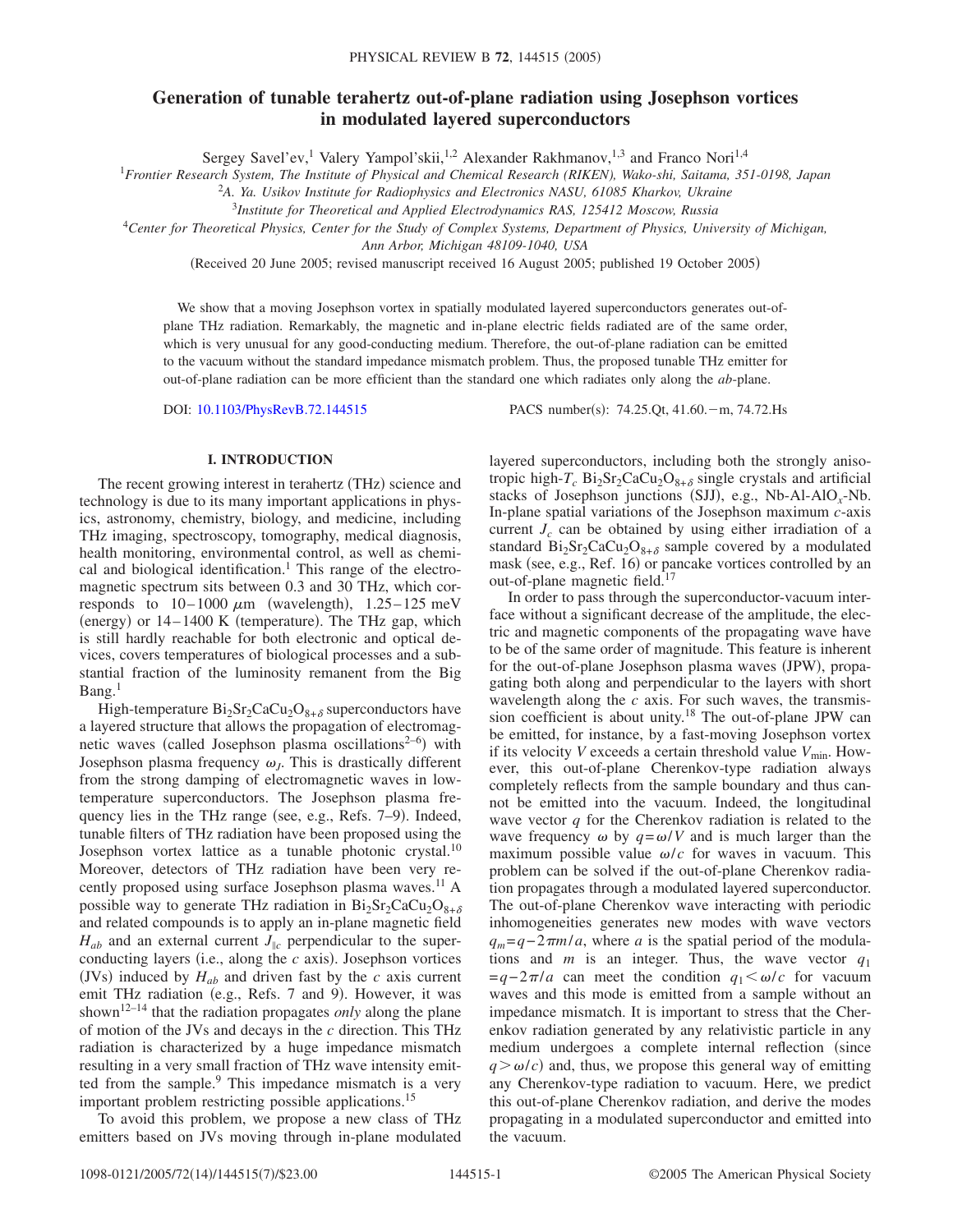Our proposal mainly concerns bulk layered superconductors, where it is important to have radiation propagating not only along the *ab* planes, but also along the *c* axis. For the case of thin films having a thickness much smaller than the in-plane London penetration depth (about 200 nm), the radiation damped along the *c* axis can also give some contribution to the waves emitted from the wide sample side, which is parallel to the *ab* plane. This can even increase the fraction of the out-of-plane radiation discussed in this paper. In other words, we show that there are two contributions to the out-of-plane radiation along the *c* axis: damped waves and propagating waves. The latter one is the real out-of-plane radiation. The former one (damped waves) can contribute to the out-of-plane radiation only if the sample is sufficiently thin. However, we will not consider this case in detail because the power of the emitted radiation decreases for decreasing thickness.

#### **Brief summary of the results**

For electromagnetic waves in any conducting media, the electric field *E* is very weak with respect to the magnetic field *H*:  $E \le H$ . Also, for in-plane radiation:  $E \le H$ . Thus, only a small fraction  $\left(\frac{\alpha E}{H}\right)$  of the radiation can leave the sample. This is the so-called "impedance mismatch" problem that has severely limited progress in this field for years. Now, we are also considering out-of-plane radiation. This radiation has a strong enough in-plane electric field  $E_{\parallel}$  to overcome the superconducting-vacuum interface. Indeed,  $E_{\parallel}$  and the magnetic field both are of the same order of magnitude, similar to the one for waves propagating in the vacuum. This solves the impedance mismatch problem. Thus, we propose to use outof-plane radiation, propagating in a *periodically modulated*  $Bi<sub>2</sub>Sr<sub>2</sub>CaCu<sub>2</sub>O<sub>8+\delta</sub>$  sample, to *overcome* the severe *impedance mismatch problem* which limits the application of layered superconductors for THz emitters.

The spatial modulations of the maximum Josephson current allows the emitted waves to shift their wavenumbers (within a wide range  $\omega_J / V$ ) towards the narrow spectral window  $\sim \omega_l/c$  for waves propagating in the vacuum. Thus, the emitted waves can pass the superconductor-vacuum interface within a narrow frequency window  $\sim \omega_I V/c$ . This offers the possibility to select a narrow frequency window from the initially broad THz radiation produced by the JVs. Also, this should allow us to achieve superradiance via the stabilization of the square Josephson lattice moving in a periodically modulated  $Bi_2Sr_2CaCu_2O_{8+\delta}$  sample.<sup>19</sup> Other recent ways to control vortex motion are also attracting considerable attention.20,21

### **II. MODEL**

We consider an infinite layered superconductor as in Fig. 1(b). Following Ref. 22, we assume that the superconducting layers are extremely thin, so that the spatial variations of the phase of the superconducting order parameter and the electromagnetic field inside the layers in the direction perpendicular to the layers can be neglected. We choose the *xy* plane to be parallel to the crystallographic *ab* plane and the *c*



FIG. 1. (Color online) Cherenkov radiation generated by a fast Josephson vortex (located at  $x = Vt$ ) moving in a weaker junction with the critical current  $J_c^w$   $\lt J_c$  and the junction thickness  $D_w$ . (a) Magnetic field distribution  $H(x-Vt,z)$  in units of  $\Phi_0/2\pi\lambda_c\lambda_{ab}$  $(\sim H_{c1}^J$  =the first critical magnetic field for the Josephson vortices) for  $J_c^{\hat{w}}/J_c = 0.2$ ,  $D_w/D = 1.2$ ,  $V/V_{\text{max}} = 0.9$  is calculated using Eq. 17-. The "running" coordinate, *x*−*Vt*, is measured in units of  $\gamma D/(\pi \sqrt{v^2 \eta^2 - 1})$ , while the out-of-plane coordinate *y* is normalized by  $D/(\pi\sqrt{v^2\eta^2-1})$ , where  $\eta = J_c D_w/J_c^w D$ , and  $v = V/V_{\text{min}}$ . The moving vortex emits radiation propagating forward. This radiation forms a cone determined by the vortex velocity *V*. (b) Geometry of the problem: in a weaker junction [located between the two blue superconducting planes in (b)], a *c* axis current  $J_{\parallel c}$  drives a Josephson vortex with velocity *V*, which is higher than the minimum velocity  $V_{\text{min}}$  of the propagating electromagnetic waves. Red strips in (b) schematically show outside-the-cone Cherenkov radiation.

axis along the *z* axis. Superconducting layers are numbered by the subscript *l*. The electric  $\vec{E}$  and magnetic  $\vec{H}$  fields have components,  $\vec{E} = \{E_x, 0, E_z\}, \vec{H} = \{0, H, 0\}.$ 

The gauge-invariant phase difference  $\varphi_l$  between  $(l+1)$ th and *l*th superconducting layers is described by coupled sine-Gordon equations,  $18,22,23$ 

$$
\left(1 - \frac{\lambda_{ab}^2}{D^2} \Delta_l \right) \left( \frac{\partial^2 \varphi_l}{\partial t^2} + \omega_J^2 [1 + \mu(x)] \sin(\varphi_l) \right) - \frac{c^2}{\varepsilon} \frac{\partial^2 \varphi_l}{\partial x^2} = 0, \quad \mu \ll 1.
$$
\n(1)

Here *D* is the spatial period of the layered structure,  $\lambda_{ab}$  is the London penetration depth along the *c* axis, the operator  $\Delta$ *l* is defined as

$$
\Delta_l f_l = f_{l+1} + f_{l-1} - 2f_l,
$$

and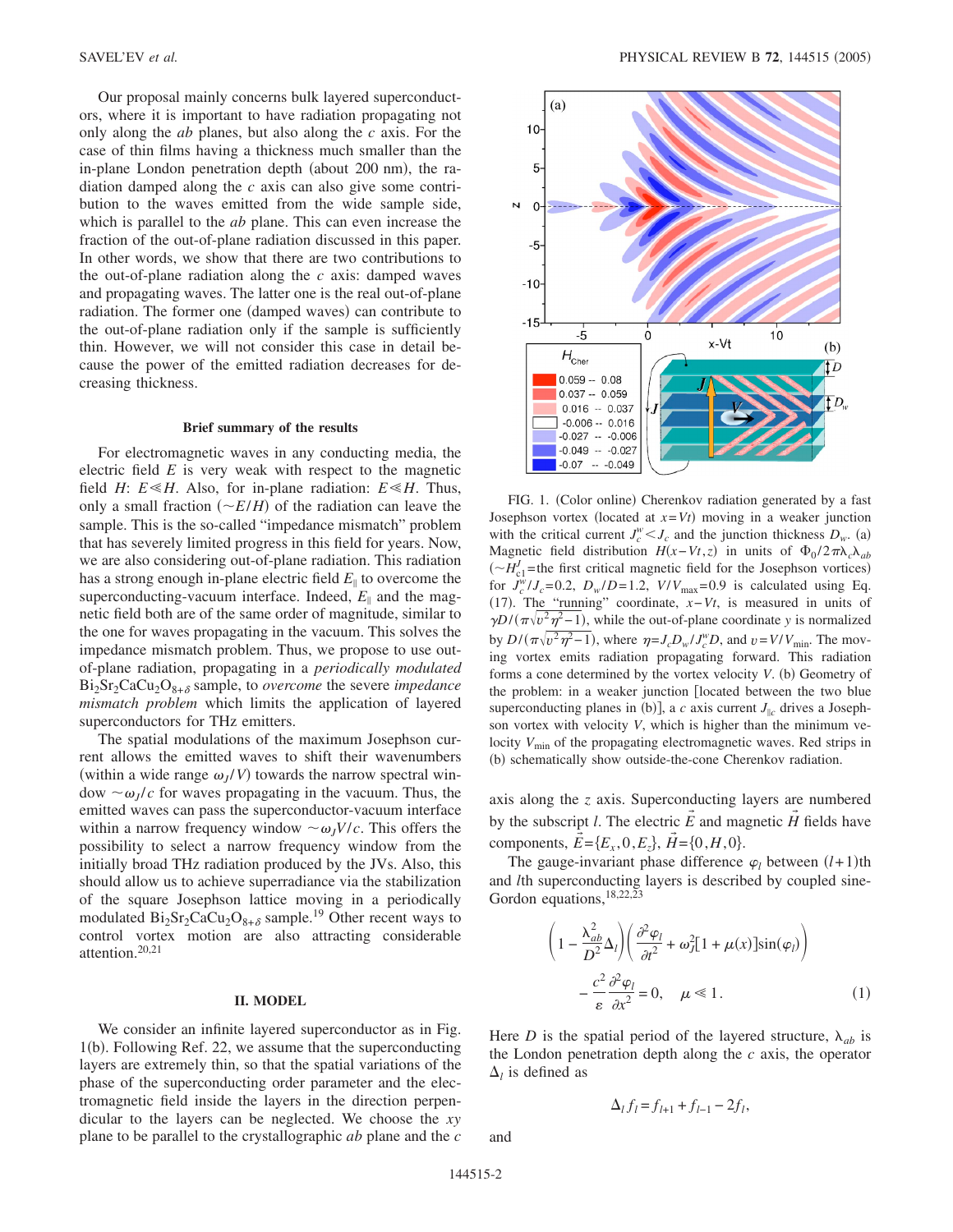GENERATION OF TUNABLE TERAHERTZ OUT-OF-...

$$
\omega_J = \sqrt{\frac{8\pi e D J_c}{\hbar \varepsilon}}\tag{2}
$$

is the Josephson plasma frequency,  $\varepsilon$  is the interlayer dielectric constant, and the modulation factor  $\mu(x) = \mu(x+a)$  is a periodic function with spatial period *a*. For simplicity, we neglect the relaxation term related to the quasiparticle current, which is very small at low temperatures.

The coupled sine-Gordon equations (1) describe both the Josephson vortices in layered superconductors and the emitted Josephson plasma waves. In the latter case, Eq. (1) should be linearized, i.e.,  $sin(\varphi_l)$  replaced by  $\varphi_l$ .

#### **III. NONLOCAL SINE-GORDON EQUATION**

In zero approximation with respect to the modulation  $\mu$ , the traveling wave solution of Eq. (1),  $\varphi_l = \phi_l(\zeta = x - Vt)$ , represents the JV moving with a constant velocity. The main phase difference  $\phi = \phi_0(\zeta)$  occurs at the central junction, where nonlinearity plays a crucial role, while equations for junctions with  $l \neq 0$  can be linearized. However, the magnetic flux of a JV spreads over a large number of these junctions,  $l \sim \lambda_{ab}/D \ge 1$ . Thus, the equation for the central junction cannot be decoupled from others. This determines a complicated nonlocal structure of the JV in layered superconductors.

Following the approach by Gurevich, $24$  the closed-form nonlocal sine-Gordon equation for  $\phi_0(\zeta)$  can be derived (see the appendix),

$$
\frac{V^2}{\omega_J^2} \frac{\partial^2 \phi}{\partial \zeta^2} + \sin \phi = \frac{\lambda_J^2}{\pi \lambda_c} \int_{-\infty}^{\infty} d\zeta' K_0 \left( \frac{|\zeta' - \zeta|}{\lambda_c} \right) \frac{\partial^2 \phi}{\partial \zeta'^2}, \quad (3)
$$

where  $K_0(x)$  is the modified Bessel function,

$$
\lambda_J^2 = \frac{c\Phi_0}{16\pi^2 \lambda_{ab} J_c}
$$

is the Josephson length,  $\lambda_c = c/\omega_J \sqrt{\epsilon}$  is the penetration depth of the magnetic field along layers, and  $\Phi_0$  is the flux quantum. Strictly speaking, Eq. (3) is derived for a JV moving in a weaker junction with a critical current  $J_c^w < J_c$ , but describes qualitatively even the stack of identical junctions (see the appendix). Equation (3) is reduced to the usual local sine-Gordon equation only for  $\lambda_c \ll \lambda_J$ , i.e., if the kernel  $K_0$  in the integral in Eq. (3) is a sharper function of  $\zeta'$  than  $\partial^2 \phi / \partial \zeta'^2$ . For Bi<sub>2</sub>Sr<sub>2</sub>CaCu<sub>2</sub>O<sub>8+ $\delta$ </sub> as well as for artificial layered superconductors, the opposite strongly nonlocal limit,  $\lambda_c \gg \lambda_J$ , is realized. In this case, a solitonlike solution,

$$
\phi = \pi + 2 \arctan\left(\frac{2x}{L}\right),\tag{4}
$$

of Eq.  $(3)$  was obtained in Ref. 24 for a fixed JV,  $V=0$ , with the soliton size

$$
L = \frac{2\lambda_J^2}{\lambda_c} = \frac{\lambda_c D}{\lambda_{ab}} \ll \lambda_J.
$$
 (5)

It is important to stress that the soliton size *L* (rather than  $\lambda_j$ ) coincides with the well-known estimate of the JV core

 $(L = \gamma D, \gamma = \lambda_c / \lambda_{ab})$  in a layered superconductor. Analytical and numerical analysis proves that the size  $L(V)$  of the moving JV remains of the same order at any allowed vortex velocities,

$$
V < V_c \sim \omega_J L = \frac{cD}{\lambda_{ab}\sqrt{\varepsilon}}.\tag{6}
$$

Note that, due to nonlocality, the maximum vortex velocity  $V_c$  in a layered superconductor is much smaller than the maximum vortex velocity  $c_{sw} = \lambda_J \omega_J$  (the so-called Swihart velocity) in a single junction.<sup>25</sup>

#### **IV. JOSEPHSON PLASMA WAVES**

In homogeneous  $(\mu=0)$  layered superconductors, the linearized coupled sine-Gordon equations admit wave solutions of the form,

$$
\varphi_l = \varphi_0 \exp\{i[qx - \omega t + k(q, \omega)lD]\},\tag{7}
$$

with the dispersion relation,

$$
\sin^2\left(\frac{kD}{2}\right) = \frac{D^2}{4\lambda_{ab}^2} \left(\frac{c^2q^2}{\varepsilon(\omega^2 - \omega_J^2)} - 1\right),\tag{8}
$$

for the transverse wave vector  $k(q, \omega)$ . This relation coincides with the spectrum obtained in Ref. 18 in the particular limit where the breaking of the charge neutrality effect (that we can easily take into account) is neglected.

The electric and magnetic fields exhibit the same spatiotemporal dependence as in Eq.  $(7)$  for the phase difference  $\varphi_l$ , while their amplitudes,  $H_0$ ,  $E_{x0}$ , and  $E_{z0}$ , are related to  $\varphi_0$ via

$$
\left[1+\frac{4\lambda_{ab}^2}{D^2}\sin^2\left(\frac{kD}{2}\right)\right]H_0(q,\omega)=\frac{iq\Phi_0}{2\pi D}\varphi_0(q,\omega),\qquad(9)
$$

$$
E_{z0}(q,\omega) = -\frac{i\omega\Phi_0}{2\pi cD}\varphi_0(q,\omega),\tag{10}
$$

$$
E_{x0}(q,\omega) = \frac{i\omega\lambda_{ab}^2}{cD} [1 - \exp(-ikD)] H_0(q,\omega).
$$
 (11)

According to Eq. (8), the JPW can propagate if  $\omega > \omega_J$ . For a homogeneous layered superconductor, JVs moving with constant velocity *V* can excite waves with  $q = \omega/V$ (Cherenkov radiation<sup>7,12-14</sup>). Substituting  $\omega = qV$  in Eq. (8) and noticing that the right-hand side of this equation is less than unity, we obtain the limiting vortex velocity

$$
V_{\min} = \frac{cD}{2\lambda_{ab}\sqrt{\varepsilon}}.\tag{12}
$$

If the vortex velocity is larger than this threshold value,  $V > V_{\text{min}}$ , then Im(k)=0 and the *out-of-plane* waves can be excited. The characteristic angle  $\theta$  of the propagating radiation (Cherenkov cone)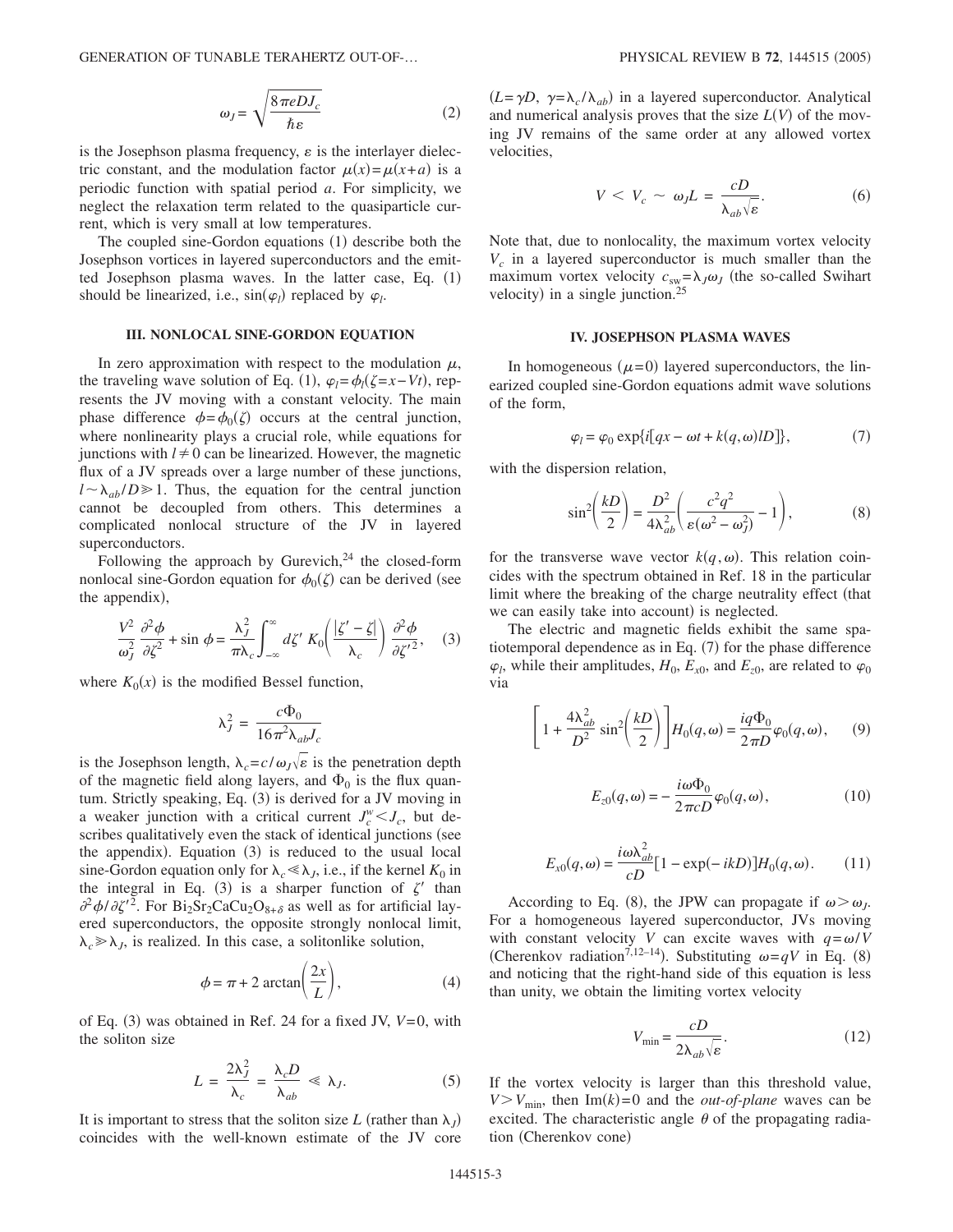$$
\tan \theta = \left(\frac{\pi \sqrt{V^2 - V_{\text{min}}^2}}{D \omega_J}\right) \tag{13}
$$

is determined by three standard conditions: (i) Eq.  $(8)$ ,  $(ii)$  $\omega = qV$ , and (iii) the minimum wavelength  $k^{-1} \le D/\pi$ . For  $V=V_{\text{min}}$  the Cherenkov cone is obviously closed,  $\theta=0$ . At lower vortex velocities,  $V < V_{\text{min}}$ , the Cherenkov radiation with Im(k)  $\neq$  0 (decaying from the central junction)<sup>12</sup> can propagate only along the  $ab$  plane<sup>26</sup> (see also Ref. 27 where the Cherenkov radiation in two coupled junctions is studied).

As was shown above, the maximum vortex velocity  $V_c \sim \omega_l L$ , at which the moving soliton is stable, is of the same order as  $V_{\text{min}}$ . Below, the out-of-plane Cherenkov radiation generated by a vortex moving in a junction weaker than others is derived (while the question if such radiation exists in a system of identical junctions remains open<sup>7</sup>). A subset of weaker intrinsic Josephson junctions in  $Bi_2Sr_2CaCu_2O_{8+\delta}$ -based samples can be made using either (i) the controllable intercalation technique,<sup>28</sup> (ii) chemical vapor deposition (CVD) (see, e.g., Ref. 29), or (iii) via the admixture of  $Bi_2Sr_2Cu_2O_{6+\delta}$  and  $Bi_2Sr_2Ca_2Cu_3O_{10+\delta}$ .<sup>30</sup> Also, such a system can be easily created using artificial stacks of layers of low-temperature superconductors.

### **V. OUT-OF-PLANE CHERENKOV RADIATION**

In order to find the relation between the amplitudes of the emitted waves inside a superconductor and the phase difference,  $\phi$ , in the central junction, we use the standard equation,24,25

$$
\frac{\mathrm{d}\phi}{\mathrm{d}\zeta} = \frac{8\,\pi^2\lambda_{ab}^2}{c\Phi_0} \left\{ J_x^{\dagger}(\zeta) - J_x(\zeta) \right\},\tag{14}
$$

where  $J_x^{\pm}$  are the currents at the top and bottom edges of the central contact. Equation (14) is valid if  $D \ll 2\lambda_{ab}$ , that is, if the magnetic flux through the central junction is small compared to  $\Phi_0$ . In other words, the gradient of the gaugeinvariant phase difference  $\phi$  along the central junction occurs due to the gradient of the phase  $\chi^{\pm}$  of the superconducting order parameter in the layers forming the central junction rather than the trapped magnetic flux. Using Eq. (14) and the Maxwell equation  $\partial H/\partial z = -4\pi J_x/c$ , we obtain

$$
H_0(q, \omega = qV) = -\frac{i\Phi_0 Dq}{4\pi\lambda_{ab}^2 \{1 - \exp[-ik(q, qV)D]\}} \phi(q),
$$
\n(15)

where  $\phi(q)$  is the Fourier transform of  $\phi(\zeta)$ .

When  $\phi(q)$  is known, Eq. (15) determines the magnetic field distribution of the emitted out-of-plane Cherenkov radiation. For simplicity, we use the Fourier transform  $\phi(q)$  $=\phi_0(q)$  of the solution for a fixed vortex,

$$
\phi(q) = -2\pi \frac{i \exp(-|q|L)}{q}.\tag{16}
$$

Using this last equation and integrating  $H_0(q, qV)$ exp[iqx  $-iqVt + ik(q, qV)z$  over  $q_{min} < q$  for the traveling out-ofplane waves, we derive the expression for the magnetic field  $H_{\text{Cher}}$  of the radiation,

$$
H_{\text{Cher}}(x, z, t) = \frac{i\Phi_0 D}{2\pi\lambda_{ab}^2} \int_{q_{\text{min}}}^{\infty} \frac{\text{d}q}{1 - \exp[-ik(q)D]}
$$

$$
\times \exp(-qL)\sin[q(x - Vt) + k(q, qV)|z|],
$$
\n(17)

where

$$
q_{\min} = \frac{\omega_J}{\sqrt{V^2 - V_{\min}^2}}.\tag{18}
$$

The magnetic field distribution (17) in the emitted Cherenkov waves is shown in Fig.  $1(a)$ .

Due to the rather unusual dispersion relation  $(8)$ , i.e., the decrease of  $k(q, \omega=qV)$  with increasing q, as well as due to the spatial extension of a vortex, the generated electromagnetic waves are located *outside* the Cherenkov cone [Fig. 1(a)], which is drastically different from the Cherenkov radiation of a fast (pointlike) relativistic particle. The type of radiation predicted here could be called *outside-the-cone* Cherenkov radiation.

#### **VI. IMPEDANCE MISMATCH**

It is important to emphasize that a fast-moving vortex emits mostly JPWs with short out-of-plane wavelengths, i.e., with  $k(q)$  about  $k(q_{\text{min}}) = \pi/D$  [see Fig. 1(a)]. According to Eq. (11), the ratio  $E_x/H$  is about

$$
\beta = \frac{2\omega_j \lambda_{ab}^2}{cD} \sim 1.1\tag{19}
$$

for these short waves. For this estimate we use commonly accepted parameters for Bi2212 samples  $(\omega_I/2\pi \sim 1 \text{ THz})$ , depending on doping and temperature,  $\lambda_{ab} = 2000 \text{ Å}$ , and *D*  $=$  15 Å). This result, unusual for conducting media, suggests that there is no impedance mismatch for the out-of-plane radiation.

However, as was mentioned above, the Cherenkov radiation can never pass through the sample boundary because it has a large longitudinal wave vector  $q = \omega/V \gg \omega/c$ . In order to decrease the longitudinal wave vector *q*, the spatial modulations of the critical current can be used. To analyze this analytically we use the perturbation expansion *H*  $= H^{(0)} + \mu H^{(1)} + \cdots$ , with  $\mu(x) = \mu \cos(2\pi x/a)$ ,  $\mu \ll 1$ , in Eq.  $(1)$ .

In zeroth-order approximation, at the sample boundary, the mode

$$
H_0^+(x, z, t) = H_{0,0}^+ \exp[iqx - iqVt + ik(q, qV)z], \qquad (20)
$$

generated by a vortex, completely reflects back to the superconductor sample as

$$
H_0(x, z, t) = H_{0,0}^- \exp[iqx - iqVt - ik(q, qV)z], \qquad (21)
$$

generating the decaying wave in vacuum

$$
H_{\text{damp}}(x, z, t) = H_{\text{vac}}^{\text{damp}} \exp[iqx - iqVt - \kappa_v z] \tag{22}
$$

with a damping coefficient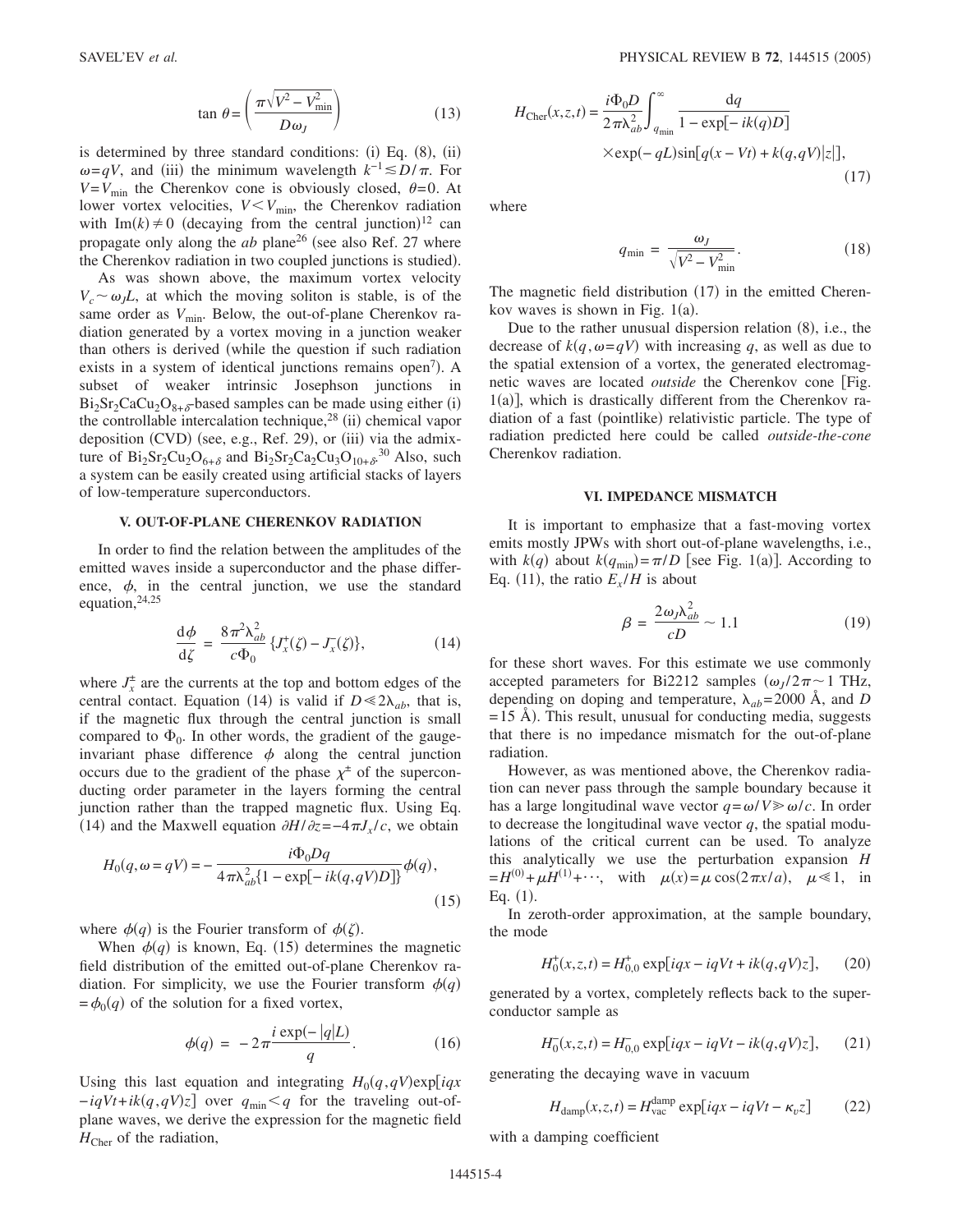$$
\kappa_v = q \sqrt{1 - \frac{V^2}{c^2}}.\tag{23}
$$

The amplitudes  $H_{0,0}^+$ ,  $H_{0,0}^-$ , and  $H_{\text{vac}}^{\text{damp}}$  of the modes are determined by the continuity of the electric and magnetic fields at the sample boundary.

To first approximation, using the linear relations between  $\phi_l$  and  $H_l$ , as well as Eq. (1), we obtain the following equation:

$$
\left(1 - \frac{\lambda_{ab}^2}{D^2} \Delta_l \right) \left( \frac{\partial^2 H_l^{(1)}}{\partial t^2} + \omega_J^2 H_l^{(1)} \right) - \frac{c^2}{\varepsilon} \frac{\partial^2 H_l^{(1)}}{\partial x^2}
$$

$$
= -\mu \cos \left( \frac{2\pi x}{a} \right) \left( 1 - \frac{\lambda_{ab}^2}{D^2} \Delta_l \right) \omega_J^2 (H_0^+ + H_0^-). \quad (24)
$$

The solution of this equation consists of the sum of the following modes:

$$
H_{n,m}^{\pm}(x,z,t) = H_{n,m}^{\pm} \exp\left[i\left(q - \frac{2\pi m}{a}\right)x\right] - iqVt \pm ik\left(q - \frac{2\pi m}{a}, qV\right)z\right],
$$
 (25)

where  $H_{1,0}^{\pm}$  and  $H_{-1,0}^{\pm}$  are forced waves and  $H_{1,1}^{\pm}$  and  $H_{-1,-1}^{\pm}$ are eigensolutions. The modes  $H^{\pm}_{-1,0}$  are also reflected from the boundary, while the modes  $H_{1,0}^{\pm}$  generate the wave

$$
H_{\text{vac}}^{\text{prop}} \exp\left[i\left(q - \frac{2\pi}{a}\right)x - iqVt + ik_{v}z\right],\tag{26}
$$

propagating in vacuum with wave vector

$$
k_v = \sqrt{\frac{q^2 V^2}{c^2} - \left(q - \frac{2\pi}{a}\right)^2}.
$$
 (27)

The continuity of  $E_x$  and  $H$  for the longitudinal wave vector  $q-2\pi/a$  defines the amplitudes of the waves  $H_{1,0}^{\pm}$ ,  $H_{1,1}^{-}$ , and  $\hat{H}_{\text{vac}}^{\text{prop}}$ , as well as the transition coefficient *T* for the emitted waves from the sample,

$$
T = \frac{E_{x \text{ vac}}^{\text{prop}}}{H_{0,0}^{+}} = -\mu \beta \frac{v(v^{2} - 1)p^{2}\sqrt{p^{2} - 1}}{[1 + v^{2}(p^{2} - 1)]^{2}}
$$
(28)

for  $|p-2\pi/aq_{\min}| < V/c$  and  $T=0$  otherwise. Here, *p*  $=q/q_{\text{min}}$  and  $v=V/V_{\text{min}}$  are the dimensionless longitudinal wave vector and vortex velocity.

Because of  $\beta \sim 1$ , the transmission coefficient  $T \sim 1$  for out-of-plane radiation in a narrow frequency region

$$
\Delta \omega \sim \frac{\omega_J V}{c} \ll \omega_J. \tag{29}
$$

The quite narrow window of the transmitted waves occurs due to the broad spectrum,

$$
\Delta \omega \sim \omega_J, \quad \Delta q_{\text{Cherenkov}} \sim \Delta \omega / V, \tag{30}
$$

of the Cherenkov radiation emitted by a Josephson vortex with respect to the spectrum of waves propagating in the vacuum,

$$
\Delta q_{\rm vac} \sim \omega_J/c \ll \Delta q_{\rm Cherenkov}.\tag{31}
$$

A periodic spatial modulation can shift all the wave vectors towards the spectral window of the vacuum waves, while it cannot affect the width of the spectrum. Thus, the surface cuts a narrow strip from the broad Cherenkov radiation, allowing these waves to pass the interface. Note that changing the period  $a$  (e.g., changing the distance between pancake vortices via the *c*-axis magnetic field) allows one to tune the frequency window for the emitted radiation. In order to make the frequency window  $\Delta\omega$  wider, one can employ, e.g., appropriate aperiodic modulations  $\mu(x) = \int_{\kappa_1}^{\kappa_2} \cos \kappa x \, d\kappa$  with  $\kappa_1$ and  $\kappa_2$  incommensurate. Also,  $\mu(x)$  could be modulated as a one-dimensional (1D) quasicrystal.<sup>31</sup>

### **VII. CONCLUSIONS**

We propose how to generate out-of-plane THz radiation in a controllable frequency range. We show that the standard severe mismatch problem can be overcome here for out-ofplane radiation using spatially modulated samples. Moreover, recent studies $32,33$  of Josephson vortex arrangements in small samples (there, the interaction of vortices with sample boundaries acts similar to an additional potential) suggest a way to obtain a square vortex lattice, which is important for superradiance.<sup>34</sup> Thus, spatial modulations of  $J_c$  can result in a more ordered vortex flow or even a flowing square vortex lattice generating superradiance. Of course, this problem requires more detailed studies, which will be presented in the future.

#### **ACKNOWLEDGMENTS**

We gratefully acknowledge conversations with M. Gaifullin, A. Koshelev, M. Tachiki, A. V. Ustinov, and partial support from the NSA and ARDA under AFOSR Contract No. F49620-02-1-0334, and by the NSF, Grant No. EIA-0130383.

### **APPENDIX: DERIVATION OF THE NONLOCAL EQUATION FOR A JOSEPHSON VORTEX**

We consider the distributions of the gauge-invariant phase differences and the magnetic field of a single vortex located in the central junction. We assume that the main phase difference is across this junction, whereas  $\phi_l$  are small across other junctions. Such an approximation is, strictly speaking, correct for a weaker contact with  $J_c^w < J_c$ . This approach is also applicable for qualitative analysis for the set of identical junctions. In particular, it provides correct asymptotic behavior for  $\phi_l$  when  $l \ge 1$ . Thus, we can use the linearized Eqs. (1) for all junctions except the junction where a JV is localized. It is important to stress that the magnetic field and the corresponding phase difference distributions generated by the vortex are extended over many junctions in the layered medium. Therefore, we can use Eqs. (1) in the continuum form, which reads

$$
\left(1 - \lambda_{ab}^2 \frac{\partial^2}{\partial z^2}\right) \left(\omega_J^2 + V^2 \frac{\partial^2}{\partial \zeta^2}\right) \phi(\zeta, z) - \frac{c^2}{\varepsilon} \frac{\partial^2 \phi}{\partial \zeta^2} = 0. \quad (A1)
$$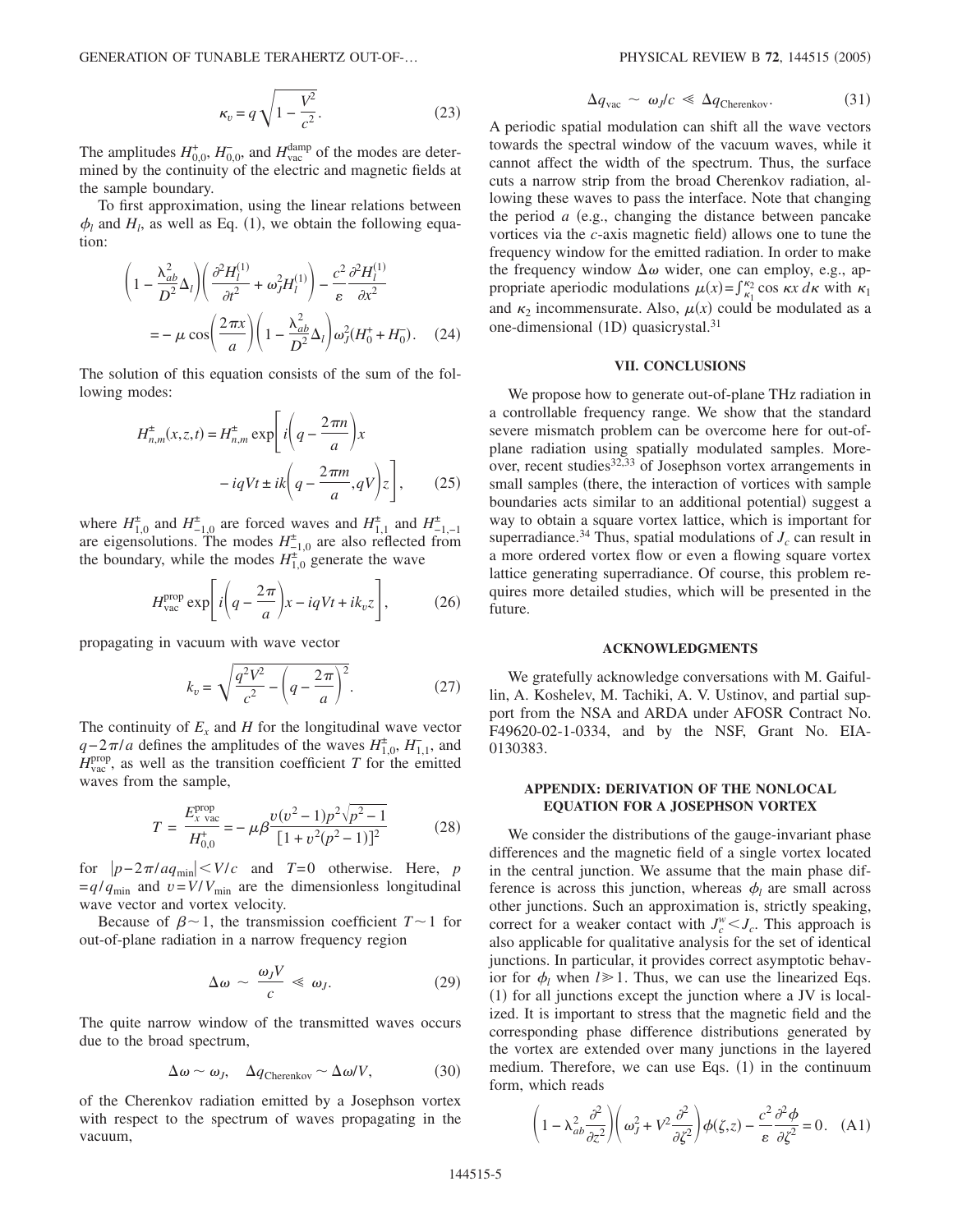$$
\phi(q,z) = \int_{-\infty}^{\infty} d\zeta \exp(-iq\zeta)\phi(\zeta, z), \tag{A2}
$$

we obtain the solution of Eq.  $(A1)$ ,

$$
\phi(q, y) = \phi(q, 0) \exp[i \text{ sgn}(q) k(q)|z|],
$$
 (A3)

where sgn(q)=1 if  $q > 0$  and  $-1$  if  $q < 0$ , the wave vector  $k(q)$  is defined by Eq. (8) for  $kD \ll 1$ ,  $\omega = qV$ , and  $V \ll c/\varepsilon$ 

$$
k(q) = \frac{1}{\lambda_{ab}} \left( \frac{\omega_J^2 + c^2 q^2 / \varepsilon}{q^2 V^2 - \omega_J^2} \right)^{1/2}.
$$
 (A4)

Using the Maxwell equation and considering the Josephson and displacement currents, we derive relation between *H* and  $\phi$ ,

$$
-\frac{\partial H}{\partial \zeta} = \frac{4\pi}{c} \left( J_c \phi + \frac{\hbar \varepsilon V^2}{8\pi \varepsilon s} \frac{\partial^2 \phi}{\partial \zeta^2} \right). \tag{A5}
$$

The Fourier transform of Eq.  $(A5)$  results in

$$
H(q,z) = -\frac{8\pi i}{cq} \left( J_c - \frac{\hbar \varepsilon V^2 q^2}{8\pi \varepsilon s} \right) \phi(q,z).
$$
 (A6)

Thus, the dependence of the magnetic field  $H(q, z)$  on the transverse coordinate *z* obeys the same law as the phase difference  $\phi(z)$ ,

$$
H(q, z) = H(q, 0) \exp[i \operatorname{sgn}(q) k(q)|z|].
$$
 (A7)

Next, using Eq. (14) and the Maxwell equation  $\partial H/\partial z$  $=-4\pi/cJ_x$ , we obtain the relation between Fourier components of the magnetic field and the phase difference  $\phi$ ,

$$
H(q,0) = -\frac{\Phi_0}{4\pi\lambda_{ab}^2} \frac{q}{k(q)} \phi(q).
$$
 (A8)

In order to express the *z* component of the current in layered media in terms of the phase difference  $\phi$  in the central junc-

tion, we use Eqs.  $(A4)$  and  $(A6)–(A8)$ . Performing the reverse Fourier transformation, we obtain

$$
J_z(\zeta, z) = \frac{c\Phi_0}{16\pi^2 \lambda_{ab}} \int_{-\infty}^{\infty} \frac{dq}{2\pi} q^2 \phi(q)
$$
  
 
$$
\times \sqrt{\frac{\omega_J^2 - q^2 V^2}{\omega_J^2 + q^2 c^2/\varepsilon}} \exp(iq\zeta + i \operatorname{sgn}(q)k(q)|z|).
$$
 (A9)

Below we consider the case where the main contribution to the integral in Eq. (A9) comes from the region

$$
q^2 \ll \frac{\omega_J^2}{V^2},\tag{A10}
$$

which is valid if the vortex velocity is smaller than  $\lambda_j^2 \omega_j / \lambda_c$ .

Substituting instead of  $\phi(q)$  its coordinate Fourier transform  $\phi(\zeta)$ , we find the expression for the current component  $J_z$  at the edge of the central junction,  $z=0$ . Performing the integration over *q* and taking into account the inequality Eq.  $(A10)$ , one gets

$$
J_z(\zeta,0) = \frac{c\Phi_0}{16\pi^3\lambda_{ab}\lambda_c} \int_{-\infty}^{\infty} d\zeta' K_0 \left(\frac{|\zeta' - \zeta|}{\lambda_c}\right) \frac{\partial^2 \phi}{\partial \zeta'^2},
$$
 (A11)

where  $K_0(x)$  is the modified Bessel function of the zero order. Equating the current Eq. (A11) to the sum of Josephson and displacement currents in the central junction, we obtain the nonlocal sine-Gordon equation for the fluxon presented in the text. Note that the obtained equation for  $\phi$  is similar to the nonlocal sine-Gordon equation obtained by Gurevich for the fluxon in a single Josephson junction between isotropic superconductors.<sup>24</sup>

1See, e.g., the special issue of Philos. Trans. R. Soc. London **362**, No. 1815 (2004); Proceedings of the first international conference on biomedical imaging and sensing applications of THz technology, edited by M. Chamberlain and M. Smith [Phys. Med. Biol. 47, No. 21 (2002)]; M. C. Beard, G. M. Turner, and C. A. Schmuttenmaer, J. Phys. Chem. B 106, 7146 (2002); D. M. Mittleman, M. Gupta, R. Neelamani, R. G. Baraniuk, J. V. Rudd, and M. Koch, Appl. Phys. B 68, 1085 (1999); R. Köhler, A. Tredicucci, F. Beltram, H. E. Beere, E. H. Linfield, A. G. Davies, D. A. Ritchie, R. C. Iotti, and F. Rossi, Nature **417**, 156 (2002); H. Murakami, Y. Tominari, M. Tonouchi, T. Uchiyama, I. Iguchi, and Z. Wang, Jpn. J. Appl. Phys., Part 1 **44**, 2998 (2005); Y. Tominari, T. Kiwa, H. Murakami, M. Tonouchi, H. Wald, and P. Seidel, Appl. Phys. Lett. 80, 3147 (2002); H. Murakami, T. Kiwa, N. Kida, M. Tonouchi, T. Uchiyama, I. Iguchi, and Z. Wang, Europhys. Lett. 60, 288 (2002).

<sup>2</sup> V. L. Pokrovsky, Phys. Rep. **288**, 325 (1997).

- 3M. Tachiki, T. Koyama, and S. Takahashi, Phys. Rev. B **50**, 7065 (1994); L. N. Bulaevskii, M. P. Maley, and M. Tachiki, Phys. Rev. Lett. 74, 801 (1995); T. M. Mishonov, Phys. Rev. B 44, 12033 (1991); M. Machida, T. Koyama, and M. Tachiki, Physica C 341, 1385 (2000); M. Tachiki and M. Machida, Physica C 341, 1493 (2000).
- 4Y. Matsuda, M. B. Gaifullin, K. Kumagai, K. Kadowaki, and T. Mochiku, Phys. Rev. Lett. 75, 4512 (1995); Y. Matsuda, M. B. Gaifullin, K. Kumagai, K. Kadowaki, T. Mochiku, and K. Hirata, Phys. Rev. B 55, R8685 (1997).
- 5N. Kameda, M. Tokunaga, T. Tamegai, M. Konczykowski, and S. Okayasu, Phys. Rev. B 69, 180502(R) (2004).
- 6K. Lee, W. Wang, I. Iguchi, M. Tachiki, K. Hirata, and T. Mochiku, Phys. Rev. B **61**, 3616 (2000).
- <sup>7</sup> J. Zitzmann, A. V. Ustinov, M. Levitchev, and S. Sakai, Phys.